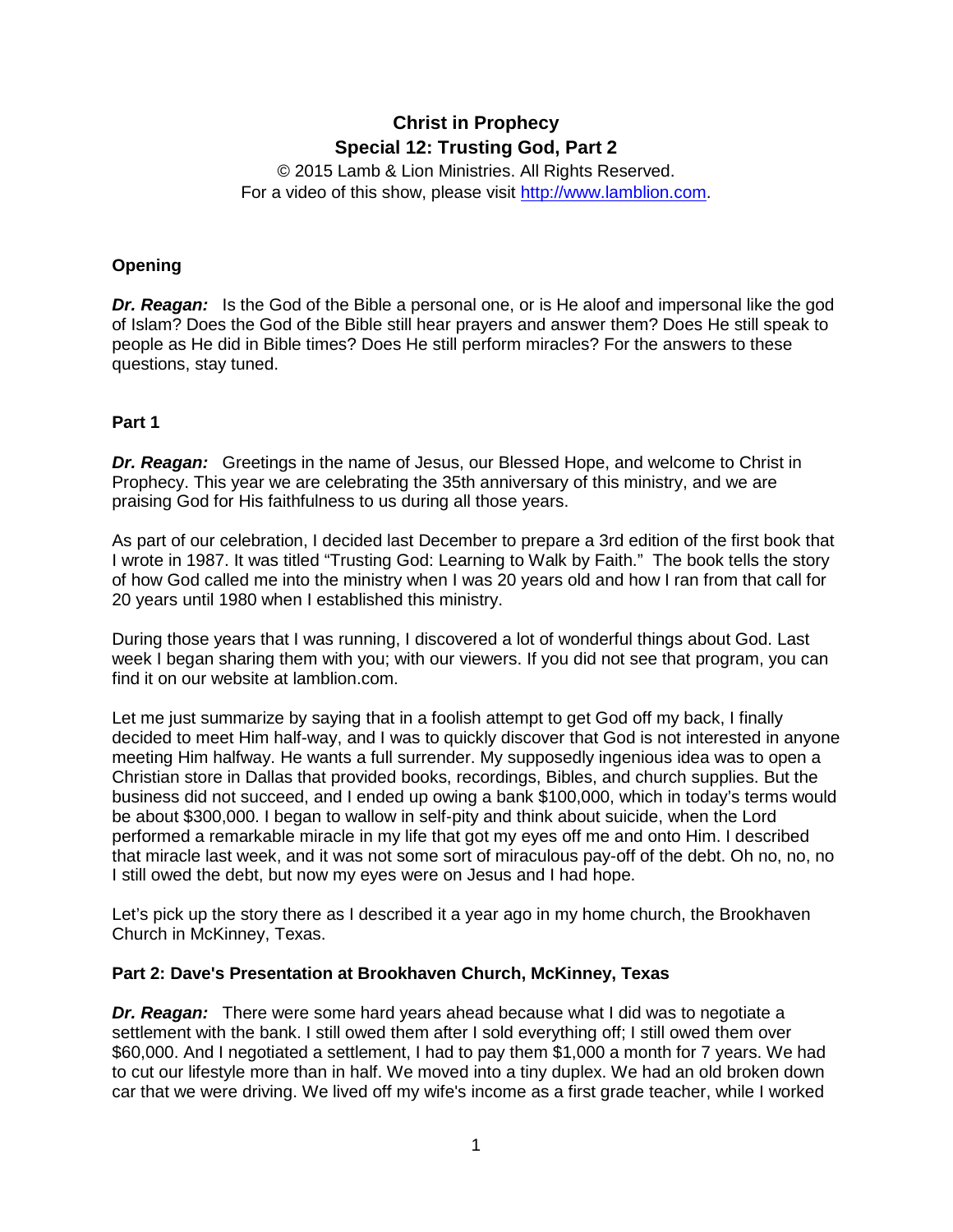to pay off that debt. And that was even good because the Lord delivered us from the American lifestyle of materialism; of no matter how much you have you've got to have more. No matter how many cars you've got to have more. No matter how big a house you've got to have a bigger one. And we learned that we could live very simply and be very, very happy. It wasn't easy but we did it.

In the mean time I had to find a new job. And I was called one day and offered the job of Vice President of a university in Oklahoma to be their director of finance and fund raising. I had a lot of misgivings about this particular job because that school was a Christian school that was affiliated with a very, very liberal denomination. And I was a conservative. I confronted the president of the school with this and he said, "David, you don't understand." He said, "We are the most conservative school in this entire denomination." Well I found out later on that views of liberal and conservative depends on where you are on the spectrum. It may have been the most conservative school but for me it was a wild liberal school once I got there. The very first thing I did the first day I was there I went over to--they had a seminary. I went over to the seminary and I meet with the seminary president and I said, "You know I'm new and I'm getting acquainted with everybody tell me I have a question for you." And he said, "What's that?" I said, "What is the goal of the first year of seminary here?" And without hesitation, without any pause he said, "The goal of the first year of seminary is to erase from the student's minds all the garbage they've learned at church." I knew I was in the wrong place.

I had told me wife to stay behind in Dallas and our kids. I said, "I am going to go up there for six months and kind of test the waters." I was so glad I left them behind. But I tell you, you talk about miserable there I was stuck there for I figured I had to stay at least six months. I was in a tiny little apartment. My wife and family down in Dallas. I was lonely. It was a wilderness experience. But God had orchestrated that. He wanted me to have a wilderness experience because He wanted me to get focused on Him and stay focused on Him. And I began to pray as I have never prayed before. Over and over, "God what do you want me to do? Tell me. I am tired of running from you, I want to get in the center of your will." And one day as I was praying the Lord spoke to me again, I just got this strong message. The message was very, very precise, resign your job. Step out in faith. Preach Jesus' coming soon. Preach flee from the wrath that is to come. I heard it over, and over again. Resign your job. Step out in faith. Preach the soon coming of Jesus. Preach flee from the wrath that is to come.

And I wrestled with that and wrestled with it, and wrestled it was good news because ever since the Six Day War in 1967 I had been focused on the studying of Bible prophecy and it had become the passion of my life. But the bad news was: do it by faith. I was a guy that always wanted that paycheck, knew it was coming. And living by faith doesn't mean there is a paycheck coming. I just--it was good news and bad news. And while I was wrestling with that one day I went out to the mailbox, our mail came very early, we were the first stop on his mail delivery and he always came before I went to work. I went out and I opened the mailbox and there was a package from a friend of mine in Houston. I opened the package and in it was a tape. I thought, "Well I listen to this." He said, "I was listening to this tape and God spoke to me and said to send it to you." So, I went in and I put it in the cassette player and it was a tape a part of a ten tape series about how to walk with God and make decisions. And this one was particularly on decision making. And it said in that tape, it said if you are ever wrestling with a major decision in your life try the Old Testament principle of seeking the confirmation of two or more witnesses. And I thought, wow, that's a good idea. So I thought, who is the most godly person I know? And I thought, well it is Bob Yarborough, a man I know in Dallas Texas who has gone on to be with the Lord now. And I thought I'll call him. So I called Bob and I told Bob, I said, "Bob I believe that God is calling me into the ministry, into a full-time ministry in Bible prophecy." And I explained it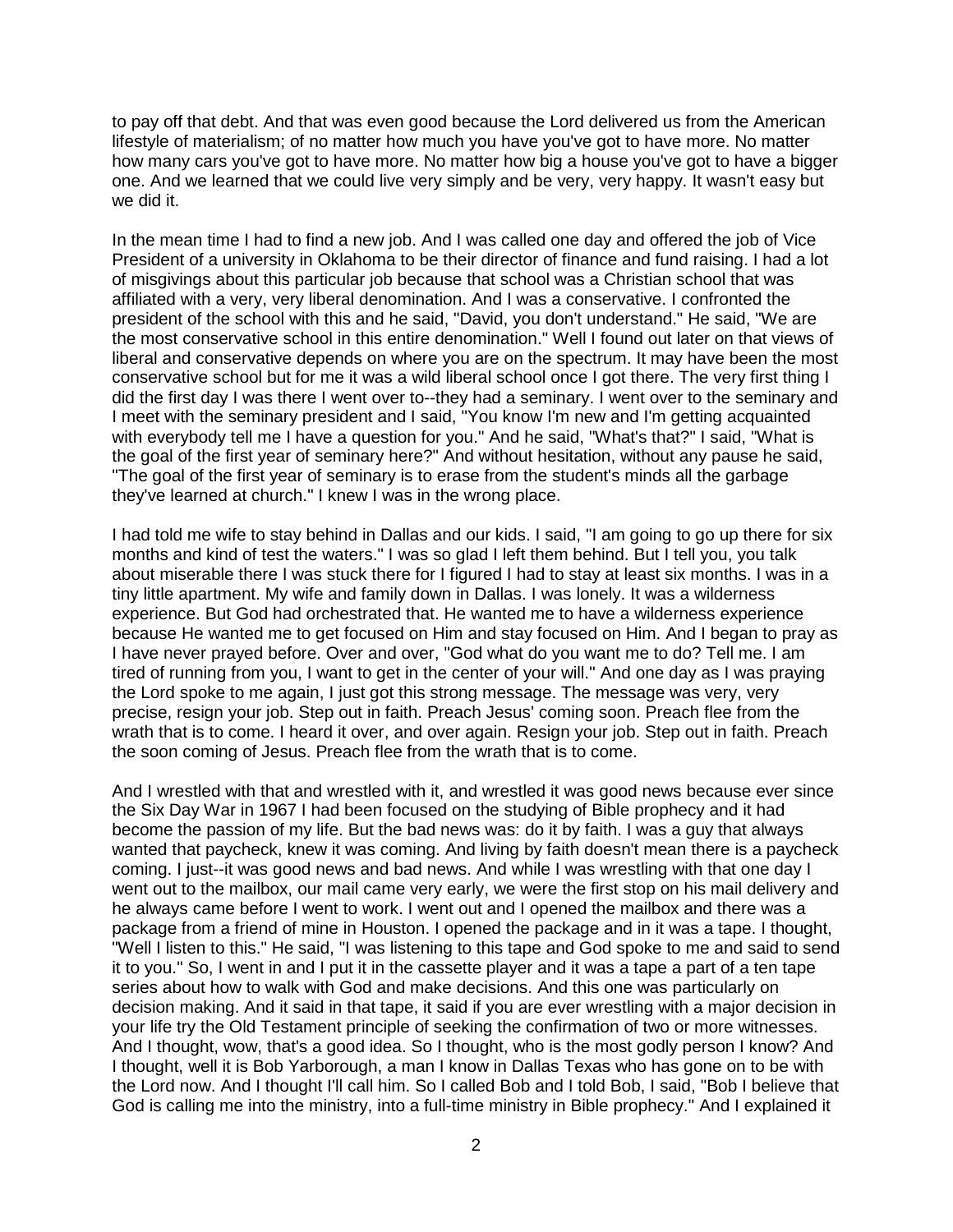all to him. I said, "I am seeking the confirmation of two or more witnesses, would you call me- pray about this and call me back." He said, "Ok." Two days pass and boy was I wringing my hands and then the phone rang and it was Bob. Bob said, "Are you sitting down?" I said, "No." He said, "You better sit down because you are not going to believe what's happened." He said, "David, the next day after you talked to me I went to a prayer breakfast and I shared with those men what you had told me." And he said, "You know what happened?" He said, "It was spontaneous, I didn't even ask for any money it was just spontaneous. They began to hand me pieces of paper and on the paper were pledges for a year." And he said, "The pledges added up to \$800 a month for a year." I didn't know these people. He said, "Man, it's no doubt God wants you to do this. When are you going to do it?" I said, "Well I'm running an experiment." It scared me to death. It scared me literally to death.

So then I sat down and thought who will be the second witness? You know I went through all these names. Looking back on it now I know I was searching for somebody who was going to say no. I searched, and I searched and I searched and finally I thought of Bernice Gammon who lived over in South Dallas. Oh, man what a character, gold plated. She was about 75 years old, she drove me nuts. We'd been friends for many years. I don't even remember how we met. But she would find out almost supernaturally every place I was going to preach or teach she would find out and she would get an audio and then she would send me a five-page typed written letter about all the things that I did wrong in the sermon. You shouldn't have used this verse. You misused that verse. You should have given this, on and on and on, she was a burr under my saddle. And she was very gruff, very gruff. You would call her and she would say, [inaudible] and I never knew what she said. And finally one day I said, "Bernice what do you say when you answer the phone?" She said, "I'll answer the phone by saying, Rejoice in the Lord always. And you are supposed to say, then again I say rejoice. And you never say it, you make me mad." She would never say goodbye, she would just hang up. When she got tired of talking she would just hang up and that's it.

So I thought Bernice is the one. So I called Bernice and sure enough she said something and I said, "Then again I say rejoice." And she said, "Great." Then I told her what I wanted. She said, "Ok, I'll call you back when I get a chance." And she hung up and that was it, no goodbyes or anything. I thought, "Well that is the end of that." Two days later she called said, "You'd better be sitting down." She said, "David, about 10 minutes after you called I opened a letter, and in the letter was a check for \$3,000 from an estate that I didn't even know I was a beneficiary of. And if you'll do this, if you'll step out in faith I will give you \$1,000 of my \$3,000 inheritance." And this lady lived in a little shack over in South Dallas. And she said, "I'll tell you what else I'll do," she said, "if you'll take this step I will give you my automobile because I know you are going to need one." Well I was just stunned. Then she started laughing. I didn't even know that Bernice could laugh. She was laughing. I said, "What's so funny?" She said, "Don't get too excited about the car," she said, "it's a holy car." I said, "What does that mean?" She said, "It has been prayed over on the side of the road many, many times." And it was, it was an old junker. She said, "When are you going to do this? I'm excited." I said, "Well I'm running an experiment, I'll let you know."

I shared this was an Episcopal priest friend of mine one time and he said, "I know what you did next." I said, "How do you know?" He said, "I've been there." I said, "Ok, wise guy what did I do next?" He said, "You asked for a third witness." I said, "Well I'm ashamed to say so, but I did." I said, "I was scared to death." So I prayed, "Lord, if you'll just send a third one I'll do this."

And I learned something about God when you are seeking Him He can speak to you through His Word, which is the way He usually speaks. Or He can speak to you to you through a friend.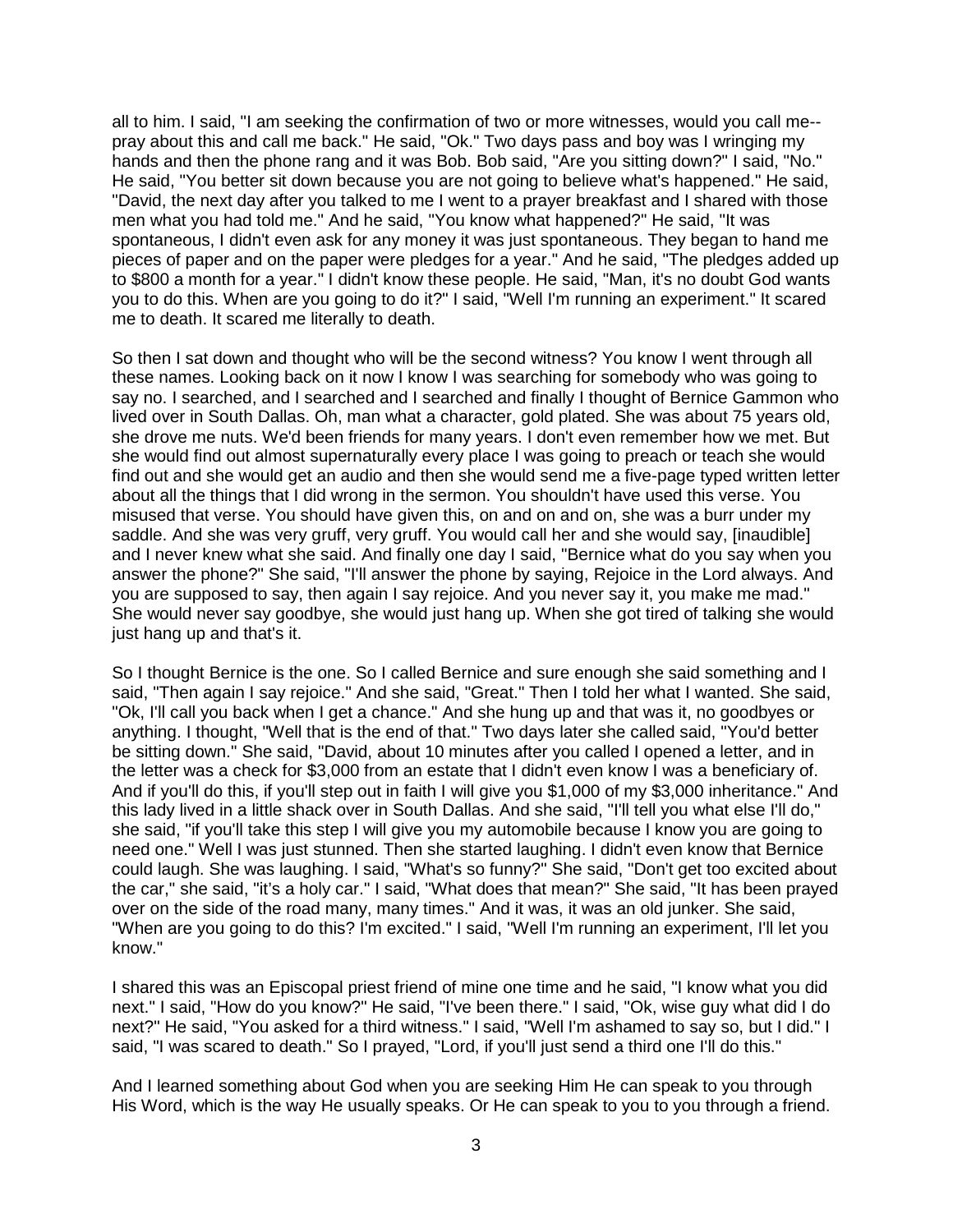He can speak to you through a child. He can speak to you through a worship song. He can speak to you in many, many different ways so you'd better be listening.

The next morning, the very next morning I walked up, opened the mailbox and there was the latest issues of "Christianity Today," and on the cover was a man I admired all my life, Martin Lloyd Jones who was the greatest expository preacher of the 20th Century; had a church in London, England. And I thought, well, I wonder what this is all about? So I went back in, opened it up, it was an interview of him on his 80th birthday. They said, "Where did you go to school?" He said, "I went to medical school." They said, "Did you become a medical doctor?" He said, "Yes." They said, "How did you get into the ministry?" "God called me I put a sign on my door, it said, practice closed, gone to save men's souls." He said, "What seminary did you go to?" He said, "I never went to seminary?" "Well, what did you do?" He said, "I just stood up. I read a verse, commented, read a verse, commented, read a verse, commented." He said, "That's all I've ever done." This man wrote one of the most profound commentaries on the book of Romans that has ever been written. I went on through the interview and I got down the very end of the interview and he said, "Have you learned anything new in the last five years since you retired as pastor?" He said, "Oh, yes, for the last five years I have concentrated on Bible prophecy and I'm absolutely convinced we are living in the season of the Lord's return." Last question, "If you were a new minister just starting out today what would be your message?" And he said, "My message would be flee from the wrath that is to come." The exact message God had laid on my heart.

I closed the magazine. I went to the university. I went into the President's office and I said, "I am resigning." It was the middle of April. I said, "I am going to give you two weeks' notice, April the 1st I'm leaving." He said, "Well, would you like a new automobile?" I said, "No." He said, "Do you want a membership in the country club?" I said, "No." I said, "You don't understand I am called to preach." And he was a former preacher, and he said, "Well if you've got the call I know you've got the call that is no reason for me to try to argue with you. Two weeks notice, ok. Where are you going to preach?" I said, "No place I don't have a church. I'm just going to step out in faith and I am just going to preach the coming of the Lord." And he shook his head and he looked down at his desk, and then he looked up at me and he said, "Well, all I can say to you is this, you have selected a very appropriate date to start your ministry."

And so on April the 1st, April Fool's day in 1980 we started the ministry. And a year later I brought my first group back from Israel on that very day and my wife handed me a package wrapped up like a birthday present. I said, "Hey, this is not my birthday. This is not our anniversary." She said, "This is the anniversary of the ministry." I opened it up and she had gone to a calligrapher and the calligrapher had put our logo at the top and it said to my husband in memory of the first anniversary of our ministry. And at the bottom it had that quotation from Paul, "We are fools for Christ's sake."

Well I learned a lot of things during these years of running from the Lord. And I want to close by just sharing two or three of them with you. One of them is that I learned that God has not retired. That God is alive. That God is well. God is sitting on the throne. God still hears prayers. God still answers prayers. And God still performs miracles. That was one of the major things I learned. In Malachi 3:6 it says God does not change. In Hebrews 13:8 it says Jesus is the same yesterday, today, and forever. The God of the Bible is the God of today. The Jesus of the Bible is the Jesus of today. And let me tell you something folks, it is important to believe that because if you don't believe that the Bible is irrelevant. You know why? Because the Bible tells you story, after story, after story, after story of people who get into trouble and who turn in faith to God and reach out to God, and God intervenes. And if you don't believe God does that today, the Bible is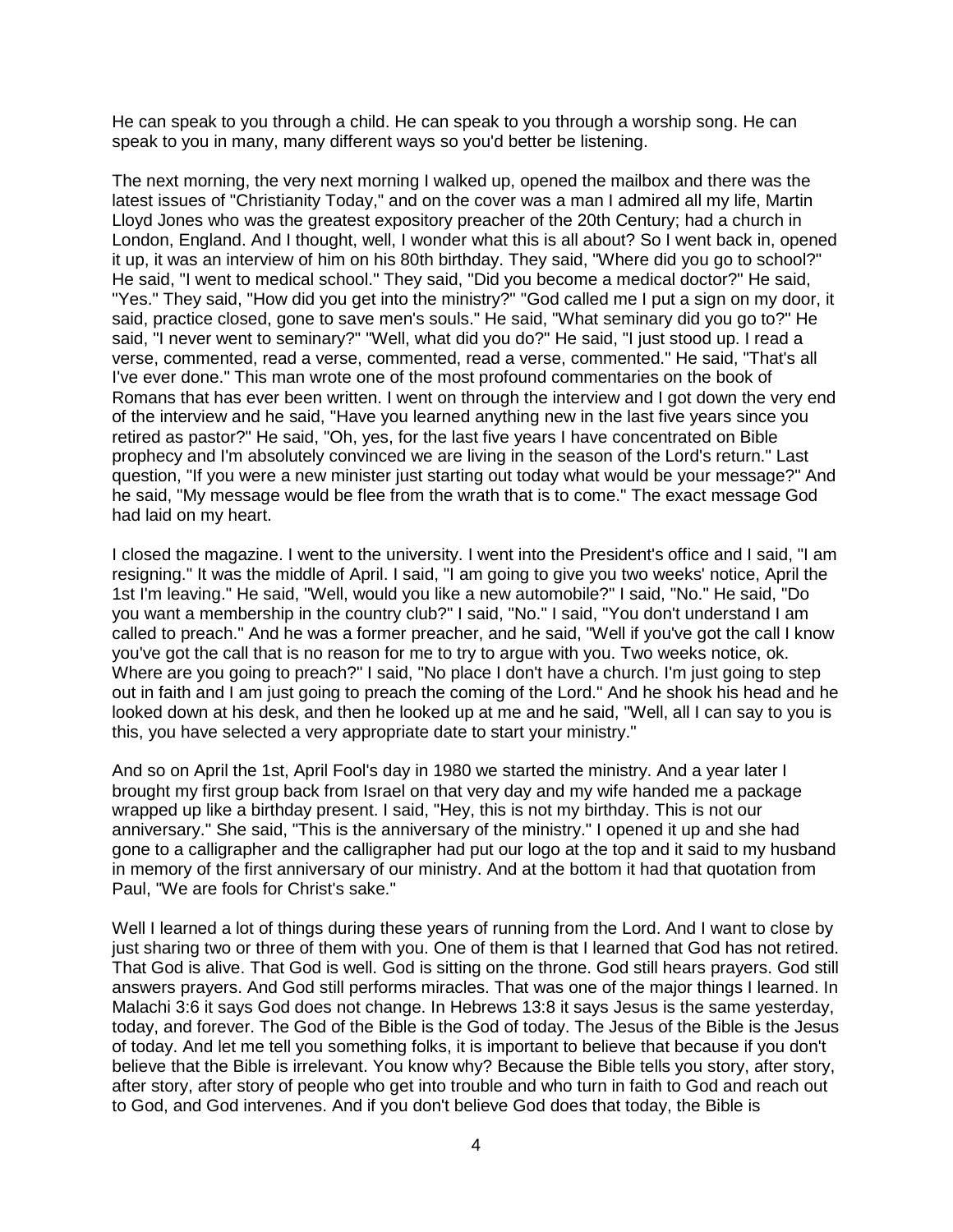irrelevant. God is still on the throne. He still hears prayers. He still answers prayers. He still performs miracles.

Second thing I learned God is personal. He is personal. He is concerned about every aspect of your life, every worry that you have right now He is concerned about. Every concern, every need He is concerned about it. One of the things--many things that differentiate Christianity from all the other religions of the world is that we are the only one that has a personal God. There is no personal God in Judaism; the Jews consider God to be the God of a nation, not of an individual. There is no personal God in Islam, Mohammed even said I don't know if I'm saved or not, he is arbitrary, he's aloof, he's distant. There is no personal God in Hinduism or Buddhism. Only in Christianity is there a personal God. And one of the verses that I discovered while I was in the wilderness seeking for God and one that has become a cornerstone of my life is in 1 Peter chapter 5, verse 6 listen to this carefully. 1 Peter 5:6, "Humble yourselves under the mighty hand of God that He might exalt you at the proper time. Cast all your anxieties on Him," Why? "because He cares for you." Wow. He is concerned about your illness. He's concerned about your financial problems. He's concerned about everything that is bringing a lack of peace into your life.

Third thing I discovered, God desires to help us. He desires to help us. There is nothing too trivial for Him. He desires to help us. But we have to reach out to Him. One of the chapters that has become so important to me is James chapter 4, listen to what James writes here. James 4:2, "You do not have because you do not ask." We get into a problem the first thing we think about is well, now, who can help us with this. Well maybe he's got a lot of contacts, and maybe I can use my money, or maybe I can use this influence, or maybe I can use this political connection. And the last thing, the last thing that we begin to think about is God, when He should be first. First. You do not have because you do not ask. Verse 8, "Draw near to God and He will draw near to you." Verse 10, "Humble yourselves in the presence of the Lord and He will exalt you." God cares. He desires to help. Let me tell you something He is a gentlemen. He's a gentlemen and if you want to do it your way. He'll let you do it your way.

Early in the history of our ministry two years into it that old junker that Bernice gave me just finally died. We got the Board of Trustees together and I said, "You know I've got to have a vehicle." They said, "Right, you go buy one." I said, "Great." And we went onto the next item on the agenda and one of the board members said, "Wait a minute, wait a minute. How are you going to get that car?" I said, "Like you always do. I'll go down and I'll sign a contract and we'll start making monthly payments." He said, "Why do that?" He said, "God knows your need; and God will supply our needs." He said, "We ought to ask God for the money." I said, "Ok." So we joined hands around the table and we prayed that God would supply it. The next week I sent out a little newsletter and the newsletter was just a one line thing said, "We desperately need a van for our ministry, please pray about it." The next day a lady called me I had met one time in Oklahoma City. And she said, "I saw where you need a van. How much is a van?" I said, "About \$15,000." This is back in 1981. I said, "\$15,000." She said, "Does that include tax, title and license?" I said, "I don't know." She said, "I will make the check out for \$17,500 and you'll have it tomorrow." God gave me a choice, I could either turn to Him or I could go to the bank and make payments. He's a gentleman, He doesn't force Himself on anyone. He expects you to reach out in faith, and when you do does He ever respond, it is just unbelievable.

The other day I was reading through the Gospels and I noticed something interesting and that is the most common question that Jesus asked people, the most common question He asked over, and over and over and over, "What can I do for you?" Blind man on the side of the road, "Son of David have mercy on me." He said, "What can I do for you?" He knew He was blind.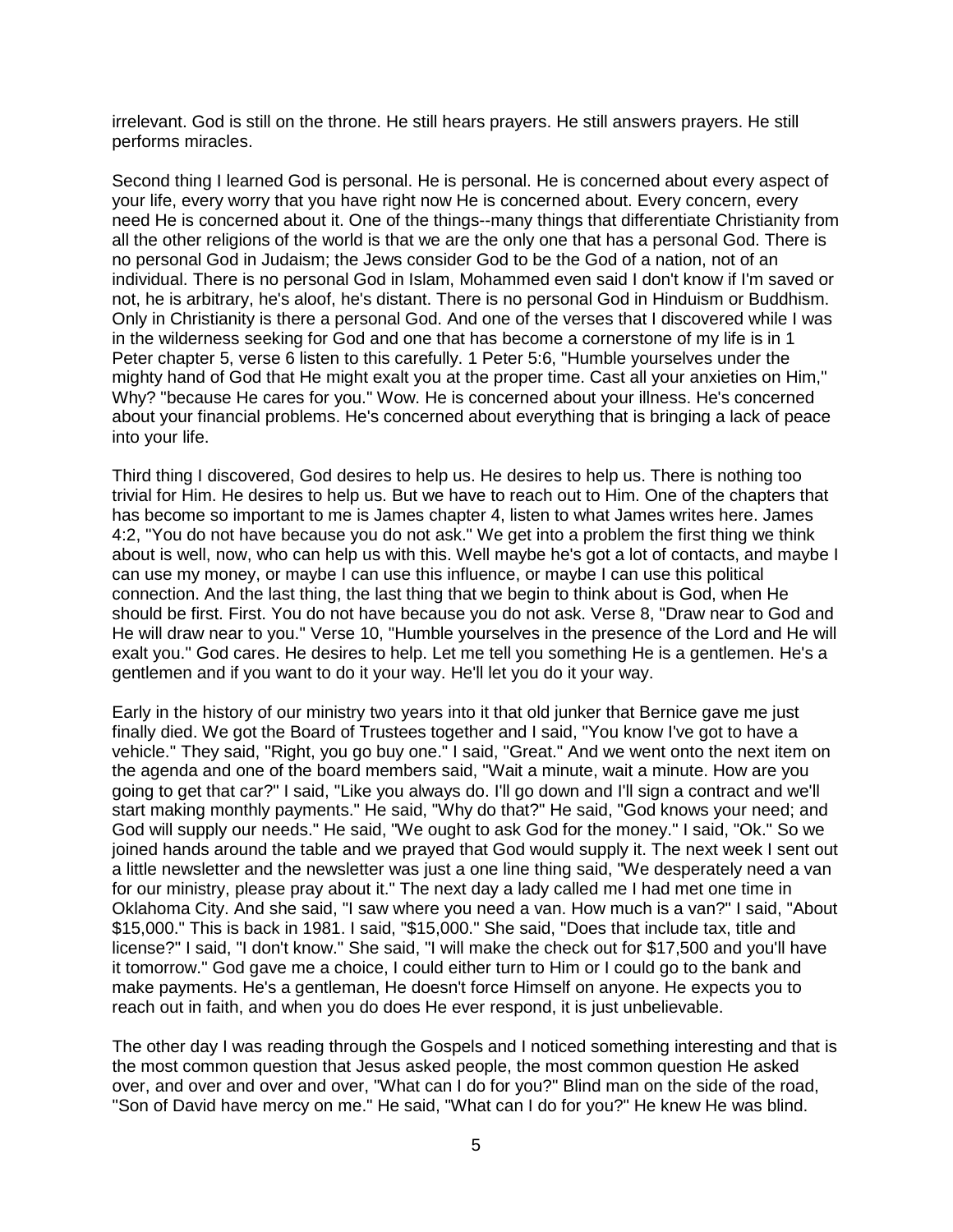Lepers came, "What can I do for you?" He knew they were lepers. They had to ask. And when you ask you'll be astounded at how He responds.

Final thing I learned that God is not interested in anyone meeting Him halfway. He has no interest in that, you will not impress Him in the least. If you say, "Well God I'll tell you what I'll do I'll meet you halfway." He'll teach you a hard lesson if you do that. Listen to what it says in Romans chapter 12 and there in verse 1, "I urge you therefore brethren by the mercies of God to present your bodies as a living and holy sacrifice, acceptable to God which is your spiritual service of worship and do not be conformed to this world." Surrender is what God wants, a complete surrender. And that always reminds me of that remarkable comment in 2 Chronicles chapter 16, verse 9 listen to this, "The eyes of the Lord move to and fro throughout the earth that He may strongly support those whose heart is completely His." He is looking trying to find hearts that have been truly given over to Him that He might do something marvelous through them.

I'll end with an illustration. For many years I was the member of a little country church over in Lucas and its membership dwindled over the years and it finally got down to about 100 people. But they had a Christian school that had over 300 kids in it. And one of the teachers at that school was a young woman who taught music. And one day she wrote a song and it became the number one song in all of Christendom, "The Revelation Song." God was looking for someone who had given their heart to Him. Bang. And today she is a full-time song writer in Nashville, Tennessee writing Christian songs. I've seen that happen, over, and over, and over. God just looks for someone whose heart has been given to Him and it will always be the person that the world least likely expects.

#### **Part 3**

*Dr. Reagan:* Welcome back to Christ in Prophecy. I hope you have been blessed by what I shared in that sermon. You know folks as I look back over the 35 years of this ministry since 1980, I am just overwhelmed by what can happen as the result of a very small and timid step of faith. We have gone from broadcasting a radio program on one station in Dallas, Texas to airing a television program on 8 national networks that have access to over 100 million homes in the United States alone. When I took that small step of faith in 1980, I was not identified with any denominational group. I had no track record as a minister or evangelist. There was no Internet that I could use to promote the ministry. And I had literally no idea how I would be able to sustain the ministry. I just knew for certain in my heart that God had called me to serve him by proclaiming the soon return of His Son. I simply had to trust that He would supply all my needs. And that is exactly what He did in many different miraculous ways.

Let me give you an example of what I am talking about. This ministry began on April the 1st, 1980 and one month later in May I got a telephone call from a farmer in Hereford, Texas, I didn't even know where Hereford, Texas was, but I found out it was up in the panhandle. And he said, "Sir, I just listened to a tape of yours about the Jews in Prophecy that someone gave me. And right in the middle of that tape God spoke to me." I said, "He did?" He said, "Yes, God spoke to me and he said, 'You call this man and you tell him get on the radio.'" So he said, "You get on the radio." I said, "Well, sir, this ministry is only a month old. I don't have the money to get on the radio." He said, "Well how much does it cost to get on the radio?" I said, "I have no idea." He said, "You find out and call me back." So I called him back the next day and I said, "Well, it cost \$50 a day." That was one station here in the Dallas, Texas area in 1980. And he said, "That's peanuts." I said, "It maybe be peanuts to you sir, but I don't have \$50 a day." So he said, "I'll tell